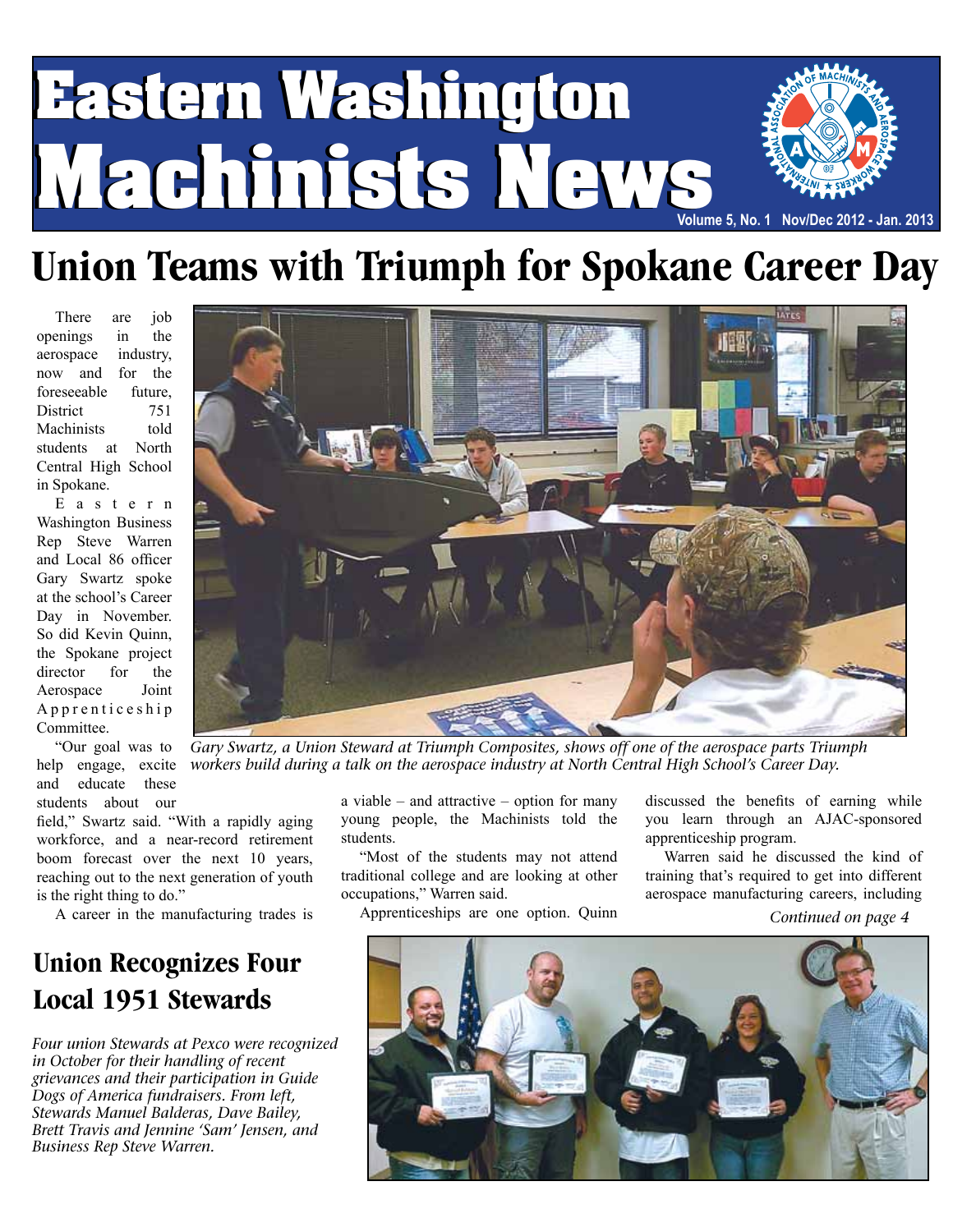### **Eastern Locals Deliver Record Guide Dogs Check**



*Eastern Washington union officers presented a check for \$8,766.76 to Guide Dogs of America at a recent District 751 Council meeting in Seattle. Presenting the check – which represented a record fundraising total for the three Eastern Washington locals – were (from left) Business Rep Steve Warren, District Secretary-Treasurer Susan Palmer, Jennine Jensen, Ken Howard, Chris Seigfried, Craig Smoot, Jim O'Brien, Gary Swartz, Allen Eveland, District President Tom Wroblewski and Fred McNeil.*

# **State Labor Leader Visits with Local 86**

One of top officials in the Washington state labor movement visited Local 86 officers in Spokane to get direct feedback from local lodge leaders.

Washington State Labor Council Secretary-Treasurer Lynne Dodson met with Business Rep Steve Warren, Legislative Committee delegate Gary Swartz and District Council delegate Allan Eveland at the Spokane Union Hall.



*Lynne Dodson, (right), secretary-treasurer of the Washington State Labor Council, takes notes as Business Rep Steve Warren outlines priorities for Eastern Washington Machinists during an October meeting in Spokane with Local 86 officers Allen Eveland and Gary Swartz.*

The Local 86 of-

ficers told Dodson that the top priorities for Eastern Washington Machinists are getting support for transportation improvements, statewide apprenticeship programs and expanded aerospace training.

For her part, Dodson talked about the important role local lodges

Warren noted. "It would be great to have a strong Eastern Washington contingent too," he said. To learn more about WA-YELL, Eastern Washington Machinists can e-mail the group at shaunie@Washingtonyell.org

play statewide, and she briefed the Local 86 leaders on the new chapter of WA-YELL that is now forming in Spokane.

WA-YELL is the Washington Young Emerging Labor Leaders, a group intended to get young workers more involved in union activities.

District 751 is a strong supporter of WA-YELL in Western Washington,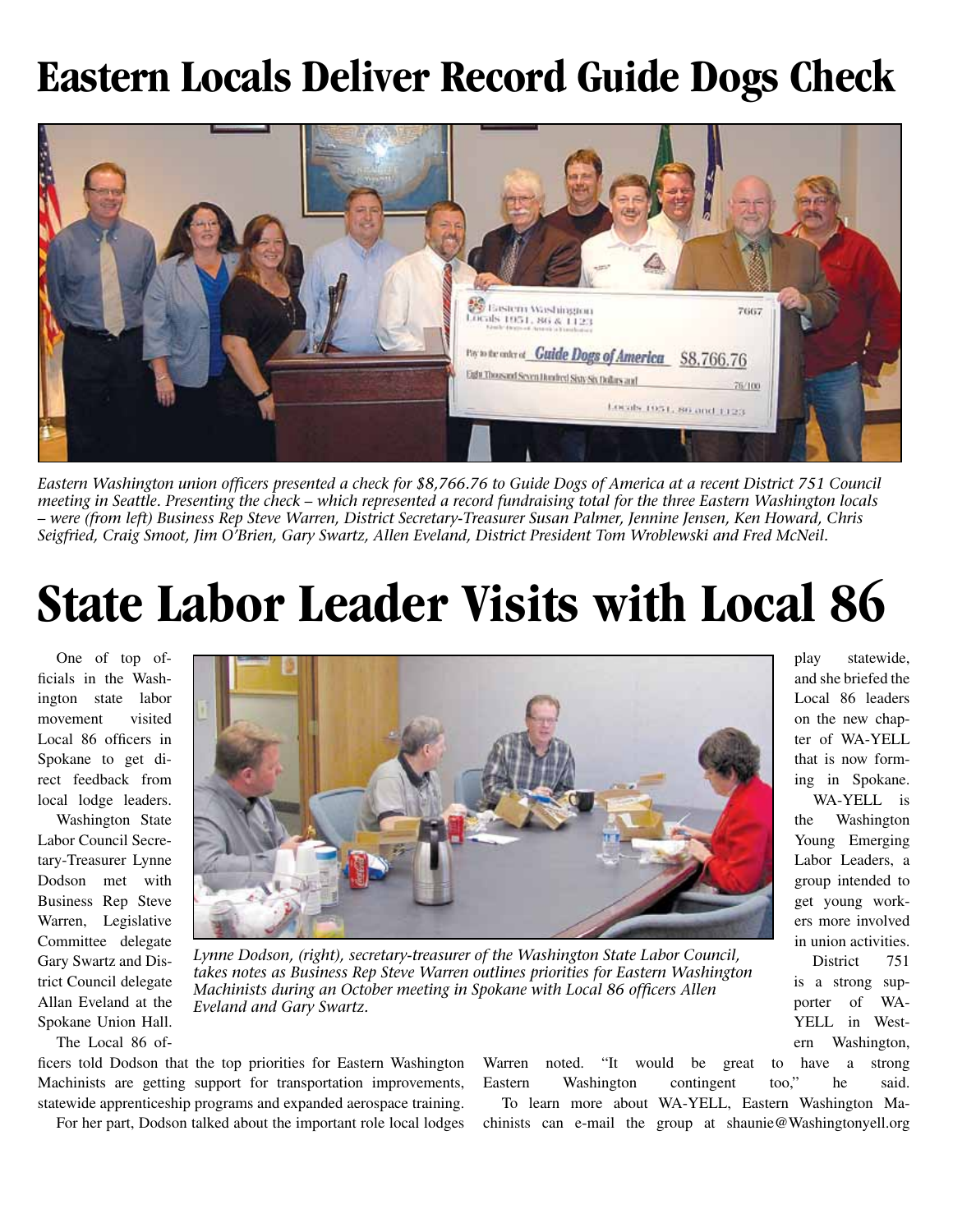## **Members Get Well Wishes in Retirement**

Congratulations to the following members who have recently retired.

**Local 86**

• Aleksandr Shevchenko (Sept. 30) ASC

#### **Local 1123**

- James Galloway (Sept. 30) Alcoa
- Donald Weyer (Jan. 31) Grand Coulee Dam

#### **Local 1951**

- Rod Huff (Aug. 31) Pexco
- Darryl Jensen (Dec. 31) SCBID
- Charles Lawler (Sept. 30) Pexco
- Robert Welch (Dec. 31) Parsons
- Dan Wohl (Oct. 31) Brands Truck Repair



*Members at Pexco attending the Dec. 5 meeting got to wish Charles Lawler well in retirement. L to R: Dave Bailey, Jennine (Sam) Jensen, Wayne Griffith, Manny Balderas (behind) and retiree Charles Lawler.* 



*Local 1123 President Jim O'Brien (l) presented Jim Galloway with a Machinists watch and wished him well in his retirement from Alcoa.*

*Photo right: Staff Assistant Ken Howard (l) congratulates Dan Wohl on his recent retirement from Brands Truck Repair. Dan served as Union Steward for more than a decade before retiring the end of October.* 





*Union Steward Allen Eveland (r) congratulates Aleksandr Shevchenko on his retirement from ASC as Jim Awbery and another co-worker look on.*



*Staff Assistant Ken Howard (l) congratulated Rod Huff on his retirement from Pexco last fall.*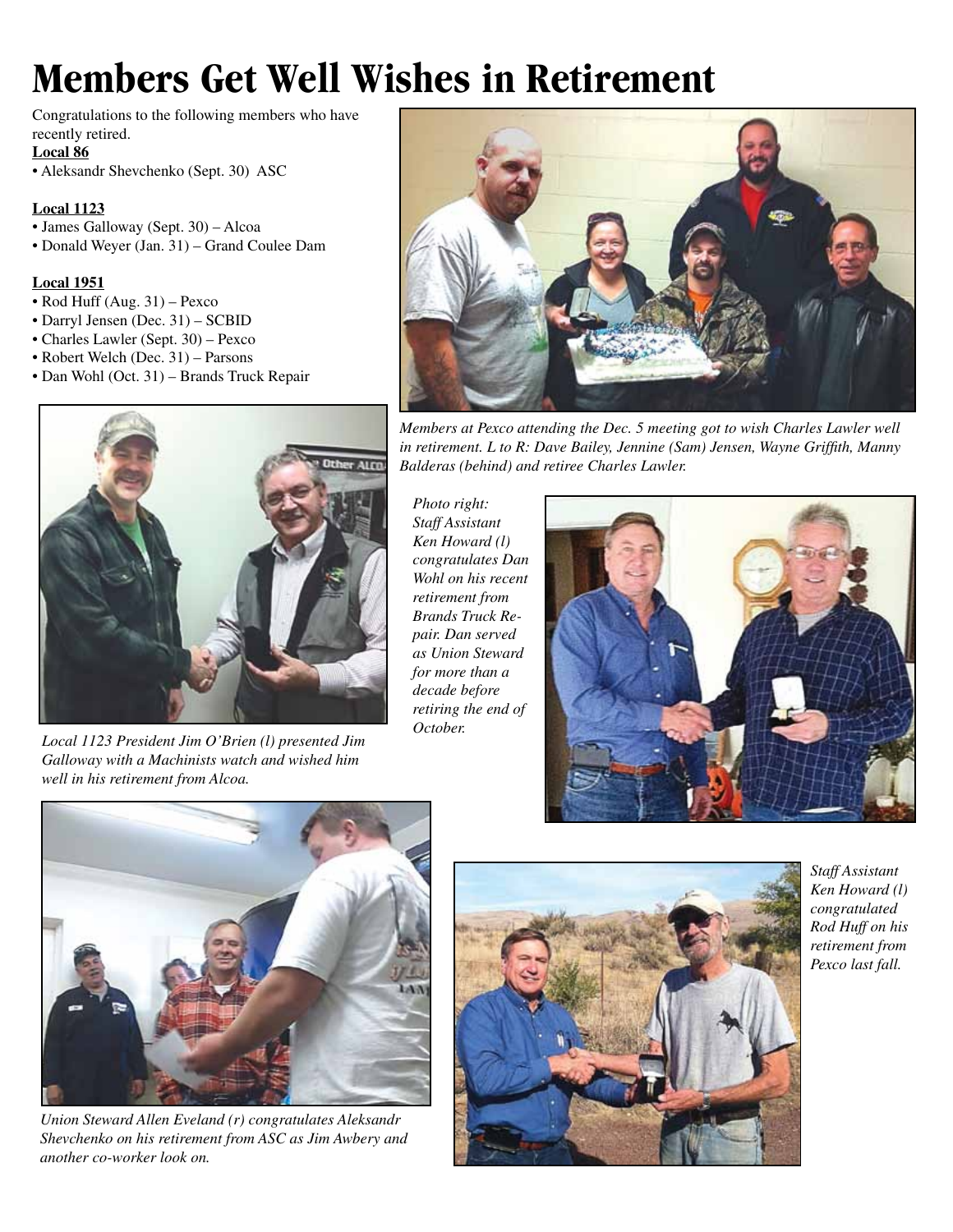## **Union Teams with Triumph for Spokane Career Day**

#### *Continued from front page*

certifications and journeyman-level skills needed for specific jobs.

Swartz talked about job opportunities at Triumph in Spokane and at Boeing in Puget Sound. He brought samples of the aerospace parts Machinists build at Triumph, including dash boards for 737s, floor panels from 777s, air ducts from 787s and carbon fiber clips Airbus uses on A380s.

The samples – along with toy airplanes provided by Triumph management and Machinists Union Frisbees and yo-yos from the District 751 Organizing Department – were a hit, Swartz said.

"The young women in the class were especially engaged and interactive," he said.

Triumph and the Machinists are working together to help recruit a new generation of aerospace workers in Eastern Washington, Swartz said.

"Both corporate and labor institutions can agree there is an impending skilled labor crisis coming down the pipe in the aerospace industry," Swartz said. He said he's talked with

Triumph's Spokane president, Tim Stevens, about doing more joint union/company Career





Day programs at other Inland Northwest high schools.

*Above: Business Rep Steve Warren discusses training and certifications needed for jobs in aerospace at a Career Day event at North Central High School in Spokane.*

*Left: Gary Swartz, Business Rep Steve Warren and Kevin Quinn talk to high school students about potential jobs in the aerospace industry.*

"We're available in the future should the local high schools ask again," Swartz said.

### **Machinists Help to Get Out the Vote East of the Cascades**

*Eastern Washington Machinists did their part to help elect worker-friendly candidates during the 2012 elections. Photo right (L to R): Darrin Truitt, Gary Swartz, U.S. Sen. Maria Cantwell, Bradley Warren, John Warren, Samantha Warren and Business Rep Steve Warren attended Cantwell's "Jobs for Washington" rally at the Lincoln Center in Spokane.* 



*Left: Staff Assistant Ken Howard attended Cantwell's rally at the Plumbers and Pipefitters Local 598 Union Hall in Pasco. Cantwell and other Democrats stressed pro-worker themes at the campaign stops.*

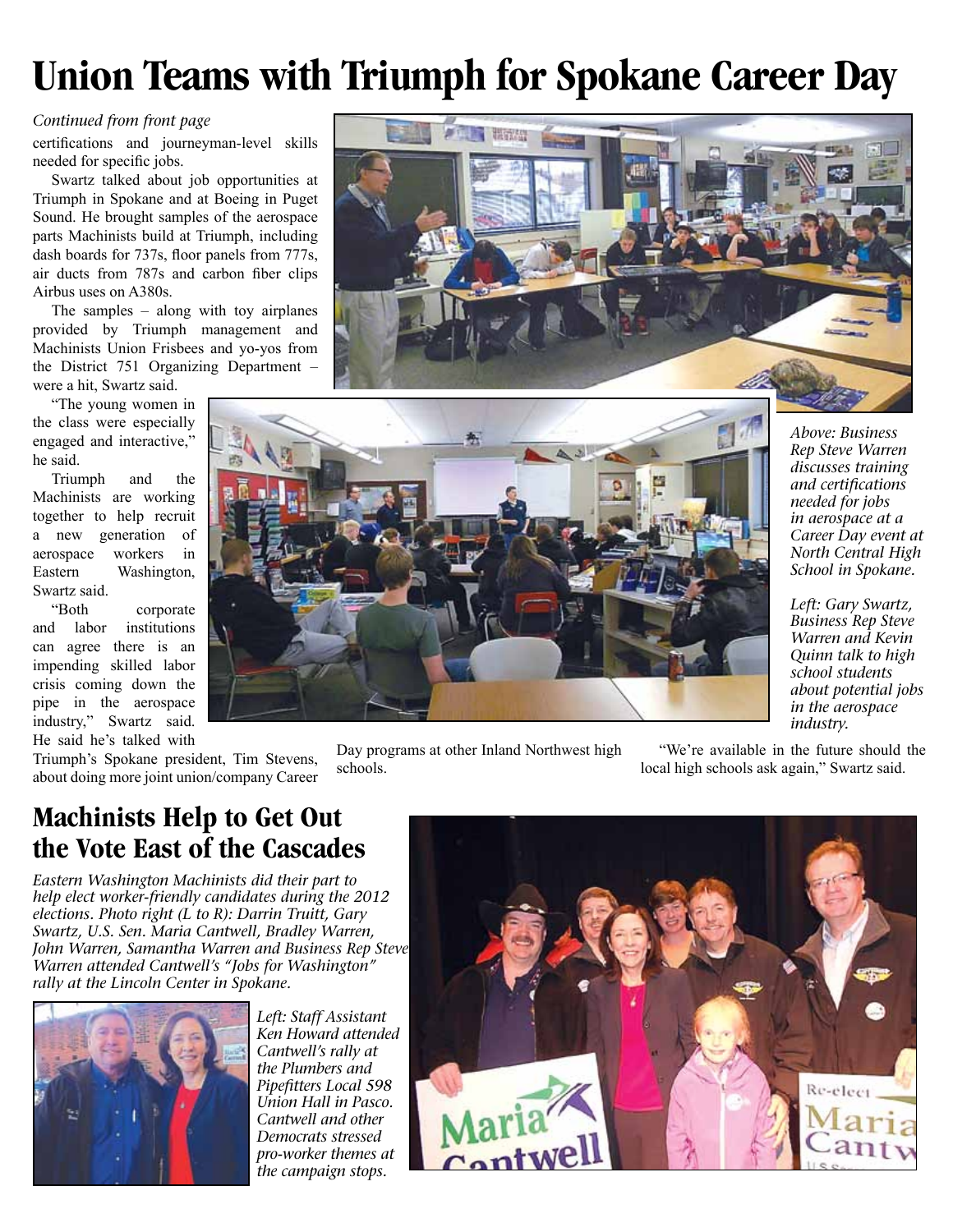### **Machinists, Candidates Mingle at Spokane Rally**

More than 75 Local 86 Machinists and members of their families came out for the 20<sup>th</sup> Spokane Labor Rally on Oct. 17.

The event allowed Spokane-area union members to mix and mingle with labor-endorsed candidates for local and statewide offices, including Jay Inslee, who successfully ran for governor.

"It was great to meet with fellow members outside of work to talk about political issues that involve us all," said Business Rep Steve Warren.

"We make it a really fun, social event where the candidates are relaxed, our members feel like they have input and everyone walks away energized, a little more educated and ready to vote for people who are going to stand up for working families," added Beth Thew, the secretary/treasurer of the Spokane Regional Labor Council.

To that end, Local 86 members served more than 2,000 beers to people at the rally, along with packets of information about the benefits of belonging to the Machinists Union.

Warren thanked volunteers Carl Andrews, Allen Eveland, John Pabst, Gary Swartz, Darrin Truitt and John Warren for manning the Machinists Beer Booth. "It was a terrific success and we had an excellent turnout for the Machinists Union," Warren said. District 751's Legislative Committee – which includes Swartz from Local 86 – strongly endorsed Inslee. Inslee has represented both Eastern



*Local 86 volunteers (front) Allen Eveland, Gary Swartz and Kenya Conway man the Machinists booth with (back) John Pabst and Carl Andews.* 

and Western Washington in Congress, and has long been a strong advocate for Washington's aerospace industry. He's stood up for nuclear industry workers at Hanford as well, said Swartz. In contrast, Republican Rob McKenna fought against minimum wage increases in Washington, and advocated gutting the state's workers compensation system, even though voters

have twice rejected plans to privatize the system, which is what McKenna favors.

McKenna also received millions of dollars from the Republican Governors Association, which said that McKenna would pursue Wisconsin-style anti-union agenda.

"When you compared Inslee's support for our industries with McKenna, there was really no question," Swartz said. "Inslee is good news for us."



*Inslee mingles with labor activists.*



*Local 86 Steward Allen Eveland (left) talks with union members Sheri Johnson and Raechle Miller at the Spokane Labor Rally.*